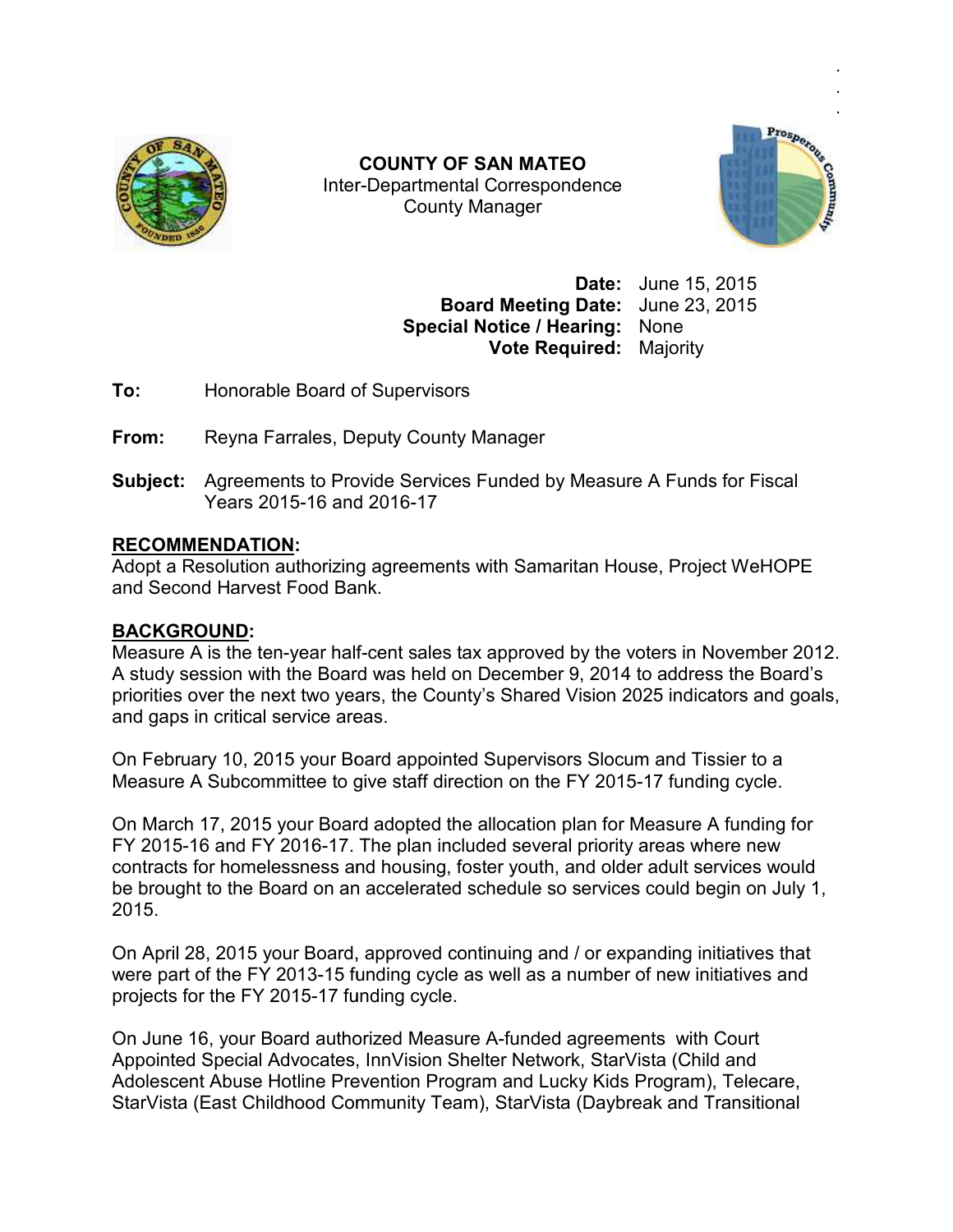Housing Youth Services), Daly City Peninsula Partnership Collaborative, Edgewood Center for Children and Families, Institute on Aging, Alzheimer's Association of Northern California and Northern Nevada, Focus Strategies, and Ombudsman Services of San Mateo County.

. . .

## **DISCUSSION:**

# **Continuing Initiatives**

The County Manager requests that the Board adopt a resolution authorizing agreements to continue the following services through the providers listed below which received Measure A funds to provide such services during the FY 2013-15 funding cycle.

### **Samaritan House, in collaboration with the Core Agency network - Homeless Prevention Assistance Program**

The Homeless Prevention Assistance Program, also known as emergency housing assistance, provides temporary, targeted support to low-income households to prevent homelessness. Clients may receive security deposits, rental assistance, and short-term grants based on critical family need and available financial resources. Samaritan House serves as the fiscal and administrative sponsor on behalf of the Core Agency network for this homeless prevention assistance. A waiver of the RFP process is in the County's best interests because this is a continuing initiative for which Samaritan House, in collaboration with the Core Agency network, has already been providing the requested services.

| <b>Measure</b>                                        | FY 2015-16       | FY 2016-17       |
|-------------------------------------------------------|------------------|------------------|
|                                                       | <b>Projected</b> | <b>Projected</b> |
| Number of program households that will receive rental | 273              | 275              |
| assistance (unduplicated)                             |                  |                  |
| Percent of program participants contacted who have    | 50%              | 50%              |
| remained housed at 3 and 6 months                     |                  |                  |
| Percent of clients rating the services provided as    | 90%              | 90%              |
| satisfactory                                          |                  |                  |

The term of the Agreement is July 1, 2015 through June 30, 2017 in an amount not to exceed \$868,600.

## **Project WeHOPE – East Palo Alto Homeless Shelter Operating Expenses**

Project WeHOPE's year round shelter in East Palo Alto provides homeless individuals a safe and comfortable environment to stay for emergency needs up to 60 days and for transitional shelter up to 120 days. Clients are offered an opportunity to develop an individualized case plan that will focus on moving to a more stable residence such as a transitional housing program, a substance abuse treatment program or permanent or supportive housing. Clients are provided referrals to community resources. A waiver of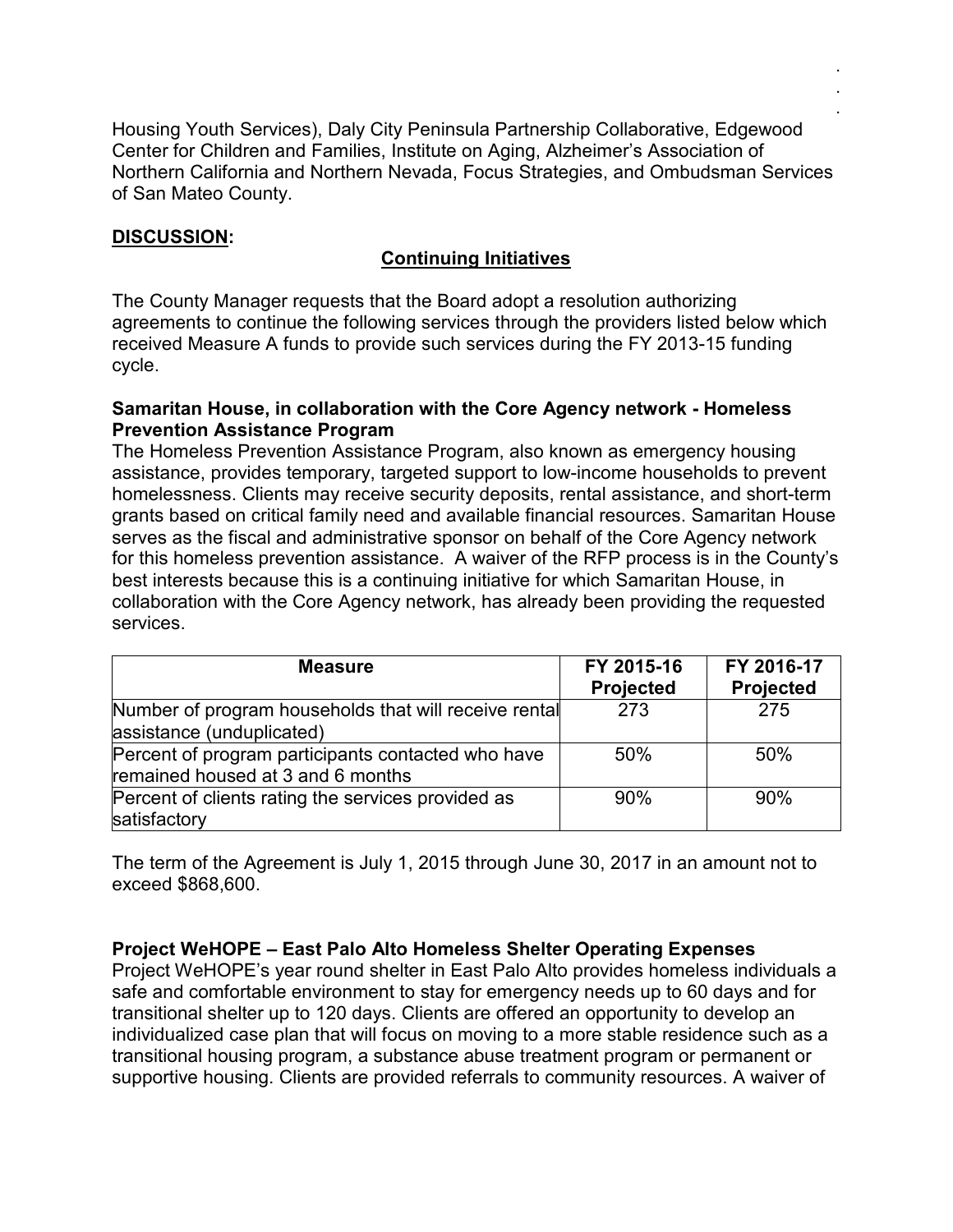the RFP process is in the County's best interests because this is a continuing initiative for which Project WeHOPE has already been providing the requested services.

. . .

| <b>Measure</b>                                                     | FY 2015-16<br><b>Projected</b> | FY 2016-17<br><b>Projected</b> |
|--------------------------------------------------------------------|--------------------------------|--------------------------------|
| Number of adults served by the shelter every night                 | 40                             | 40                             |
| Percent of clients who increased or sustained<br>employment income | 8.5%                           | 12%                            |
| Percentage of clients connected to eligible services               | 30%                            | 32%                            |

The term of the Agreement is July 1, 2015 through June 30, 2017 in an amount not to exceed \$1,040,300.

# **New Initiatives**

## **Second Harvest Food Bank**

Second Harvest Food Bank (SHFB) is the single largest non-governmental source of food for low income populations in San Mateo County, serving more than 73,000 individuals per month. As coordinator of the Hunger Relief Network, SHFB assists 135 non-profits with food warehousing and delivery. Distributing fresh, perishable food promotes healthy eating. This initiative has two components. The first is one-time funds of \$300,000 to support site modification and equipment to expand capacity at partner sites and support partner sites in accommodating perishable foods. The second component is \$150,000 per year in FY 2015-16 and FY 2016-17 to purchase food to support SHFB's work to provide food to families and individuals in need.

| <b>Measure</b>                                                                                               | FY 2015-16<br><b>Projected</b> | FY 2016-17<br><b>Projected</b> |
|--------------------------------------------------------------------------------------------------------------|--------------------------------|--------------------------------|
| Percent of increase in pounds of food provided to the<br><b>SHFB Hunger Relief Network</b>                   | 5%                             | 6%                             |
| Percent of agencies satisfied with food provided from<br><b>SHFB</b>                                         | 85%                            | 85%                            |
| Percent of food provided to Hunger Relief Network<br>that is perishable (perishable proteins, produce, etc.) | 55%                            | 55%                            |

A waiver of the RFP process is requested because staff has determined that the selected provider is the sole source for the unique food distribution network supported by this agreement. The term of the Agreement is July 1, 2015 through June 30, 2017 in an amount not to exceed \$600,000.

The Agreements and Resolution have been reviewed and approved by County Counsel as to form.

The Resolution contains the County's standard provisions allowing amendment of the County's fiscal obligations by a maximum of \$25,000 (in aggregate per agreement).